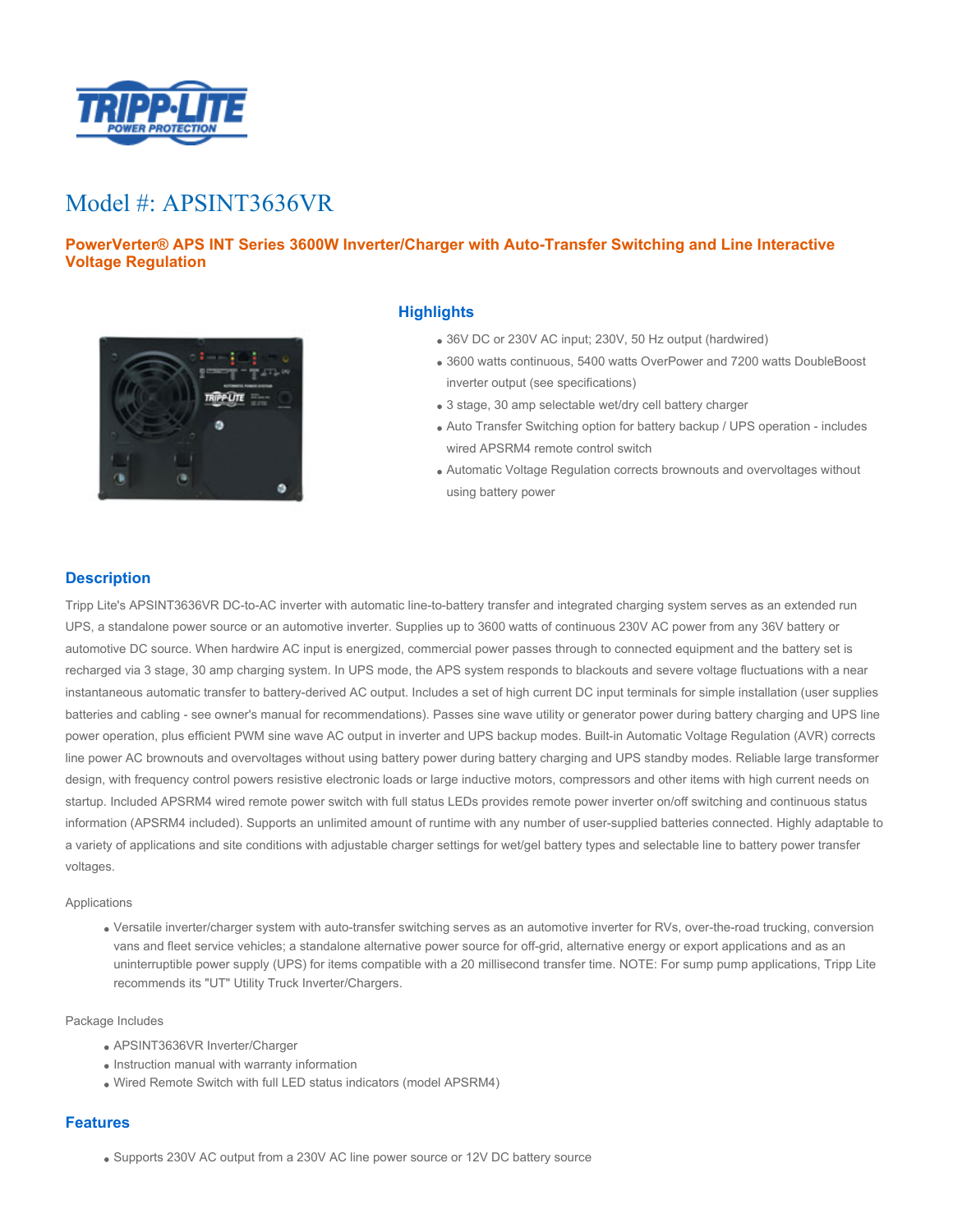- 20 millisecond automatic transfer between line and battery power supports UPS protection during blackouts and voltage fluctuations for equipment compatible with a one cycle transfer time
- Double Boost inverter output supports momentary startup loads up to 200% of the continuous rating for up to 10 seconds (see specification chart)
- OverPower inverter output supports longer duration overloads to 150% for 1-60 minutes under ideal battery and temperature conditions.
- . 3 stage, 30 amp battery charger with adjustable settings for wet/gel battery types offers fast, reliable battery recharging
- 3 position operating mode switch supports "AUTO" mode to enable automatic transfer between DC and AC modes, CHARGE-ONLY to maintain a full battery charge when AC is present without auto transfer and SYSTEM OFF settings
- Set of six front panel LEDs display AC/DC operational modes, overload status, DC voltage level, shutdown status and system fault status
- Set of 4 configuration dipswitches support wet/gel battery charging profiles, adjustable 259/264V high voltage auto transfer during overvoltages and selectable 144/163/182/201V AC low voltage auto transfer during brownouts
- Set of 4 additional configuration dip switches support 4 levels of charger limiting relative to output load size
- Resettable 10A charger AC input breaker and resettable 15A AC output breaker and automatic 2 speed cooling fan protect the inverter from load and temperature related failures
- Automatic overload and thermal shutoff safely turns off inverter as excessive loads or overheating conditions develop
- Front panel remote control connector enables remote off/on switching (requires APSRM4 switch accessory)

## **Specifications**

| <b>OVERVIEW</b>                                 |                                                                                                                                                                                                                                                                                                                                                          |  |
|-------------------------------------------------|----------------------------------------------------------------------------------------------------------------------------------------------------------------------------------------------------------------------------------------------------------------------------------------------------------------------------------------------------------|--|
| Intended<br><b>Application</b>                  | <b>Emergency Home Power</b>                                                                                                                                                                                                                                                                                                                              |  |
| <b>OUTPUT</b>                                   |                                                                                                                                                                                                                                                                                                                                                          |  |
| Frequency<br>compatibility                      | 50 Hz                                                                                                                                                                                                                                                                                                                                                    |  |
| <b>Output watts</b>                             | 3600                                                                                                                                                                                                                                                                                                                                                     |  |
| <b>Continuous output</b><br>capacity (watts)    | 3600                                                                                                                                                                                                                                                                                                                                                     |  |
| Peak output<br>capacity (watts)                 | 7200                                                                                                                                                                                                                                                                                                                                                     |  |
| <b>Output nominal</b><br>voltage                | 230V                                                                                                                                                                                                                                                                                                                                                     |  |
| Output voltage<br>regulation                    | LINE POWER (AC): Maintains 230V nominal sine wave output from line power source. INVERTER POWER (AC):<br>Maintains PWM sine wave output voltage of 230 VAC (+/-5%).                                                                                                                                                                                      |  |
| <b>Output frequency</b><br>regulation           | 50 Hz (+/- 0.3 Hz)                                                                                                                                                                                                                                                                                                                                       |  |
| Overload<br>protection                          | Includes 12A input breaker dedicated to the charging system and 20A output breaker for AC output loads.                                                                                                                                                                                                                                                  |  |
| Outlet quantity /<br>type                       | Hardwire                                                                                                                                                                                                                                                                                                                                                 |  |
| <b>INPUT</b>                                    |                                                                                                                                                                                                                                                                                                                                                          |  |
| <b>Nominal Input</b><br>Voltage(s)<br>Supported | <b>230V AC</b>                                                                                                                                                                                                                                                                                                                                           |  |
| <b>Recommended</b><br><b>Electrical Service</b> | DC INPUT: Requires 36VDC input source capable of delivering 114A for the required duration (when used at full<br>continuous capacity - DC requirements increase during OverPower and DoubleBoost operation). For automotive<br>applications, professional hardwire installation with 300A minimum battery system fusing is recommended.                  |  |
| <b>Maximum input</b><br>amps / watts            | DC INPUT: Full continuous load - 114A at 36VDC. AC INPUT: 26 amps at 230VAC with full inverter and charger load<br>(10.4A max charger-only / combined input load to support charger and AC output is automatically controllable to<br>66%-33%-0% based on AC output loading using the charger limiting set points - see manual for setting instructions) |  |
| Input connection<br>type                        | DC INPUT: Set of DC bolt-down terminals. AC INPUT: Hardwire via built in junction box with cover plate                                                                                                                                                                                                                                                   |  |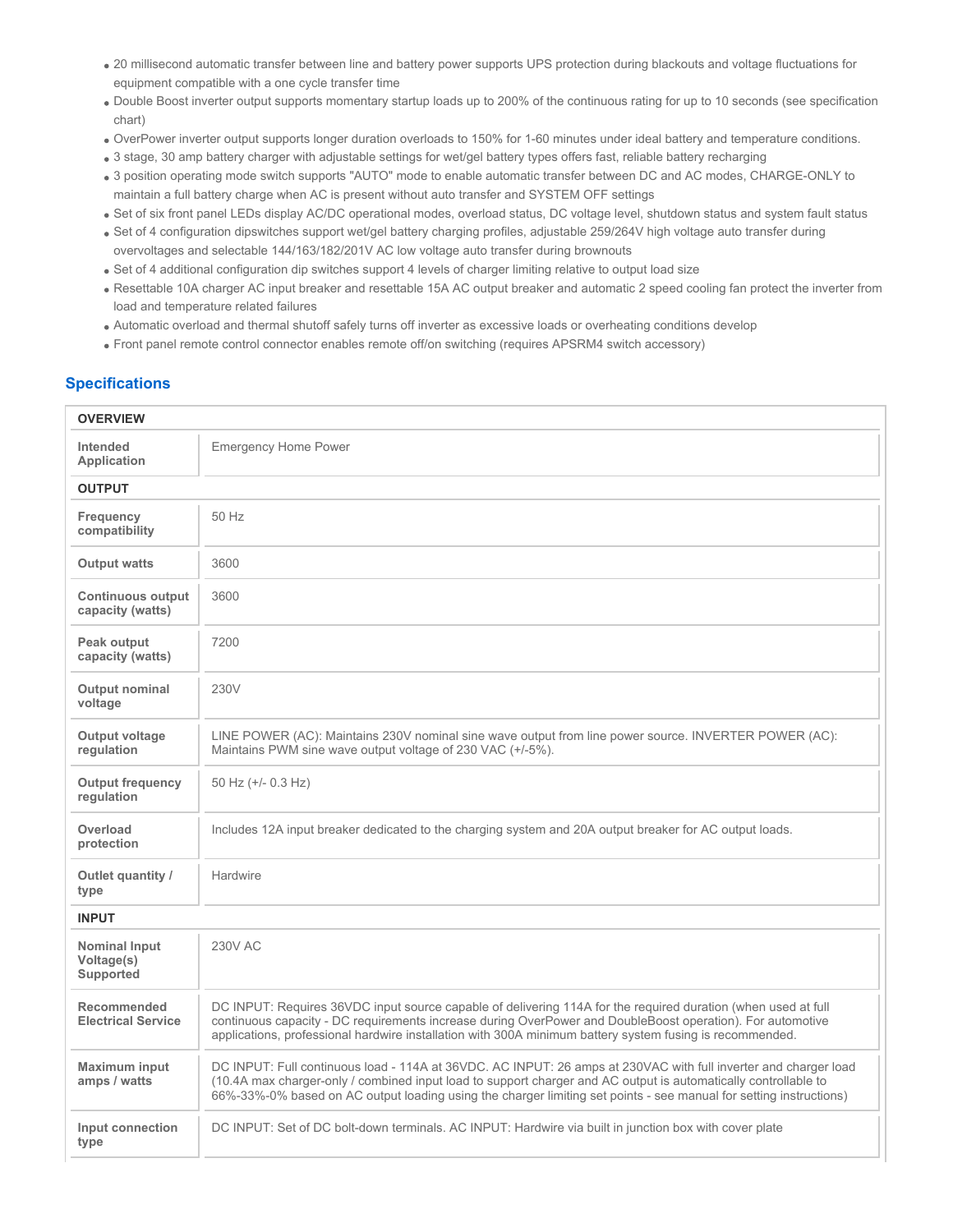| Voltage<br>compatibility (VAC)                        | 230                                                                                                                                                                                                                                                                                                                                                                                                                              |
|-------------------------------------------------------|----------------------------------------------------------------------------------------------------------------------------------------------------------------------------------------------------------------------------------------------------------------------------------------------------------------------------------------------------------------------------------------------------------------------------------|
| Voltage<br>compatibility (VDC)                        | 36                                                                                                                                                                                                                                                                                                                                                                                                                               |
| <b>BATTERY</b>                                        |                                                                                                                                                                                                                                                                                                                                                                                                                                  |
| <b>Expandable</b><br>battery runtime                  | Runtime is expandable with any number of user supplied wet or gel type batteries                                                                                                                                                                                                                                                                                                                                                 |
| DC system voltage<br>(VDC)                            | 36                                                                                                                                                                                                                                                                                                                                                                                                                               |
| <b>Battery Pack</b><br><b>Accessory</b><br>(optional) | 98-121 sealed lead acid battery (optional)                                                                                                                                                                                                                                                                                                                                                                                       |
| <b>Battery recharge</b><br>rate                       | 30 amp                                                                                                                                                                                                                                                                                                                                                                                                                           |
| <b>VOLTAGE REGULATION</b>                             |                                                                                                                                                                                                                                                                                                                                                                                                                                  |
| Voltage regulation<br>description                     | Includes automatic voltage regulation to correct brownouts and over-voltages back to usable levels                                                                                                                                                                                                                                                                                                                               |
| Overvoltage<br>correction                             | Over-voltages are automatically reduced by 10%                                                                                                                                                                                                                                                                                                                                                                                   |
| <b>Brownout</b><br>correction                         | Brownouts are automatically boosted by 10%                                                                                                                                                                                                                                                                                                                                                                                       |
| <b>LEDS ALARMS &amp; SWITCHES</b>                     |                                                                                                                                                                                                                                                                                                                                                                                                                                  |
| <b>Switches</b>                                       | 3 position on/off/remote switch enables simple on/off power control plus "auto/remote" setting that enables distant on/off<br>control of the inverter system when used in conjunction with optional APSRM4 accessory when used in inverter mode.<br>In AC uninterruptible power mode, "auto/remote" setting enables automatic transfer from line power to battery power -<br>to maintain continuous AC power to connected loads. |
| <b>Front panel LEDs</b>                               | Set of 6 LEDs offer continuous status information on load percentage (6 levels reported) and battery charge level (7<br>levels reported). See manual for sequences.                                                                                                                                                                                                                                                              |
| <b>PHYSICAL</b>                                       |                                                                                                                                                                                                                                                                                                                                                                                                                                  |
| Shipping weight<br>(lbs)                              | 63                                                                                                                                                                                                                                                                                                                                                                                                                               |
| Shipping weight<br>(kg)                               | 28.6                                                                                                                                                                                                                                                                                                                                                                                                                             |
| <b>Cooling method</b>                                 | Multi-speed fan                                                                                                                                                                                                                                                                                                                                                                                                                  |
| <b>Unit Dimensions</b><br>(HWD/in)                    | $7 \times 8.5 \times 14$                                                                                                                                                                                                                                                                                                                                                                                                         |
| <b>Unit Dimensions</b><br>(HWD/cm)                    | 17.78 x 21.59 x 35.56                                                                                                                                                                                                                                                                                                                                                                                                            |
| Shipping<br><b>Dimensions</b><br>(HWD/in)             | 13.25 x 15 x 21.13                                                                                                                                                                                                                                                                                                                                                                                                               |
| <b>Shipping</b><br><b>Dimensions</b><br>(HWD/cm)      | 33.66 x 38.1 x 53.67                                                                                                                                                                                                                                                                                                                                                                                                             |
| Unit weight (lbs)                                     | 58                                                                                                                                                                                                                                                                                                                                                                                                                               |
| Unit weight (kg)                                      | 26.3                                                                                                                                                                                                                                                                                                                                                                                                                             |
| Material of<br>construction                           | Polycarbonate                                                                                                                                                                                                                                                                                                                                                                                                                    |